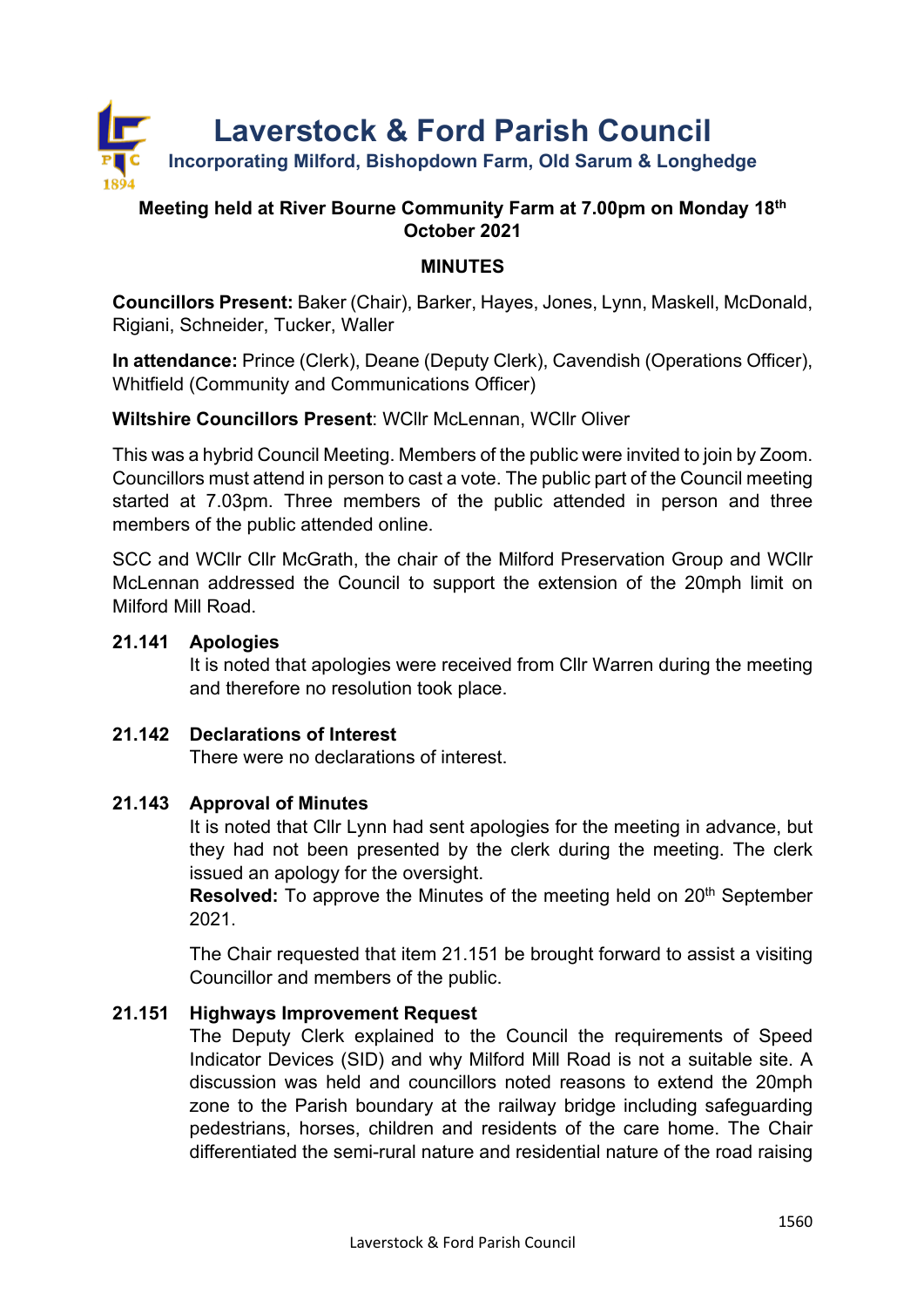the question whether two speed limits were required to reflect the differing nature.

The Deputy Clerk advised that if the request is submitted to Community Area Transport Group (CATG) for assessment by highway technicians, the request may be thrown out entirely if it doesn't meet the criteria for a 20mph road. It was suggested that two options would be submitted to Cat G.

**Resolved:** Complete a highways improvement request to Wiltshire Council. The request will state the Councils first preference would be to extend the 20mph zone to traffic lights at the railway bridge. If this is not acceptable to Highways' engineers, the Council would request extension of the 20mph zone to beyond junction of Queen Manor Road. The justification for the request was the narrow nature of the road, safeguarding residents of the care home and the lack of paths for pedestrians.

## **21.144 Referral of Committee Minutes**

Three sets of minutes, with two proposing to change scheme of delegation. The minutes were noted at this meeting.

1. Personnel Committee 2nd August 2021

Cllr Tucker presented the reviewed personnel policy and addressed appraisal with advice from consultants. Policy will be brought to a vote at the next meeting with a separate vote to the scheme of delegation. Cllr Waller requested an amendment to wording of policy.

- 2. Finance and General Purposes Committee 7th October 2021
- 3. Communications and Community Engagement Committee 14th September 2021 Cllr Waller presented priorities. It was agreed that an Annual Report was not necessary at this time. A formal vote regarding priorities was not required but Councillors carried out an indicative vote which received full support.

#### **21.145 Matters Arising**

#### **Action List and Minutes**

The Clerk reported to the Council regarding the Central Link Path between Longhedge and Old Sarum. The Highways Officer did not have a comment. The planning officer recommended that developer applies to discharge the condition, although it was unlikely any enforcement action would be taken. The Council will reconsider the provision of a central link path after construction of the eastern link path is completed.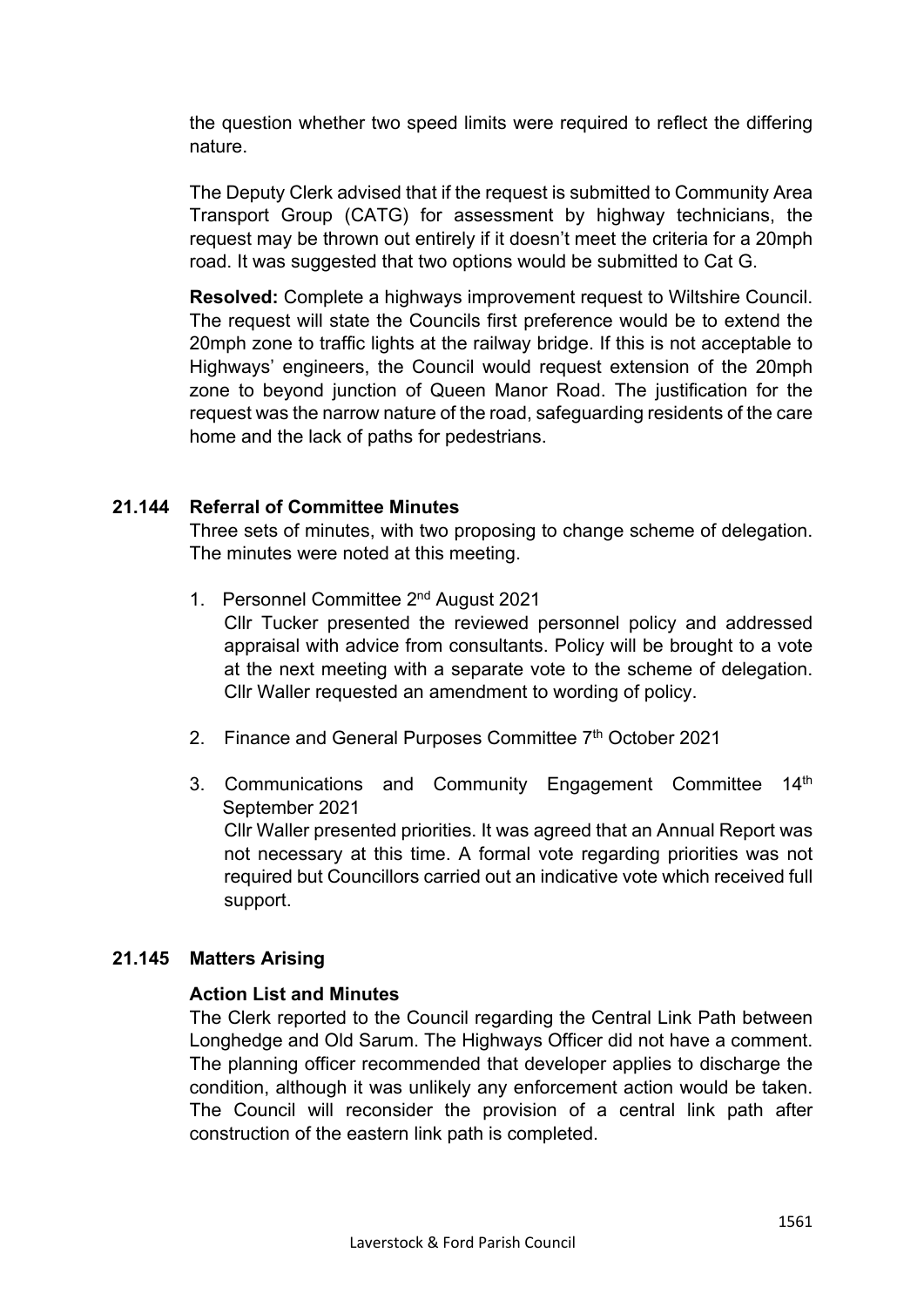## **Approval of C&CE Committee Meeting Dates and Priorities**

No action required at this meeting.

#### **21.146 Proposed Changes to Scheme of Delegation**

Changes to the Scheme of Delegation for the Communications and Community Engagement Committee and Personnel Committee, as shown in Annex One and Two attached, were proposed. Councillors will consider the changes, and a vote on the proposals will be taken at the November meeting.

#### **21.147 Grant Application**

The grant application has been postponed as requested by Carer Support Wiltshire.

#### **21.148 Planning**

#### **PL/2021/09292 Erection of 14 dwellings at Yard and Buildings to the rear of Neal Close and Gibbs Close, Hampton Park Salisbury**

Concerns were raised regarding access, charging points, bin storage, internal storage, and biodiversity. The Clerk summarised the application for all councillors and members of the public. There are three relevant conditions in the outline permission 16/06690/OUT including highways access, details of controlling construction traffic and ongoing use of the track to ensure safe relationship between road and park users.

WCllr McLennan addressed the Council and advised that the Council write to the planning officer to request consultation regarding the access and the conditions should not be discharged without consultation with the Parish Council.

**Resolved:** To object to the application PL/2021/09292 on the basis of lack of charging points, bin storage, lack of provision for barn owls, lack of solar panels and requesting consultation regarding access issues. A copy of the council's full response is attached in Annexe Three.

#### **Planning Application Log**

**Resolved:** To approve the following responses.

| PL/2021/08547 | Erection of a first floor extension above existing<br>garage at 4 Riverside Close.<br>No Comment |
|---------------|--------------------------------------------------------------------------------------------------|
| PL/2021/09193 | Single store rear and side extension at 14 Walter<br>Way, Old Sarum.<br>No Comment               |

#### **Longhedge**

Cllr Barker raised issue of people using the tarmac link path to ride a motorised scrambler bike which has resulted in a near miss with a child. The Parish Clerk agreed to install staggered gates using CIL funding. **Action Clerk.**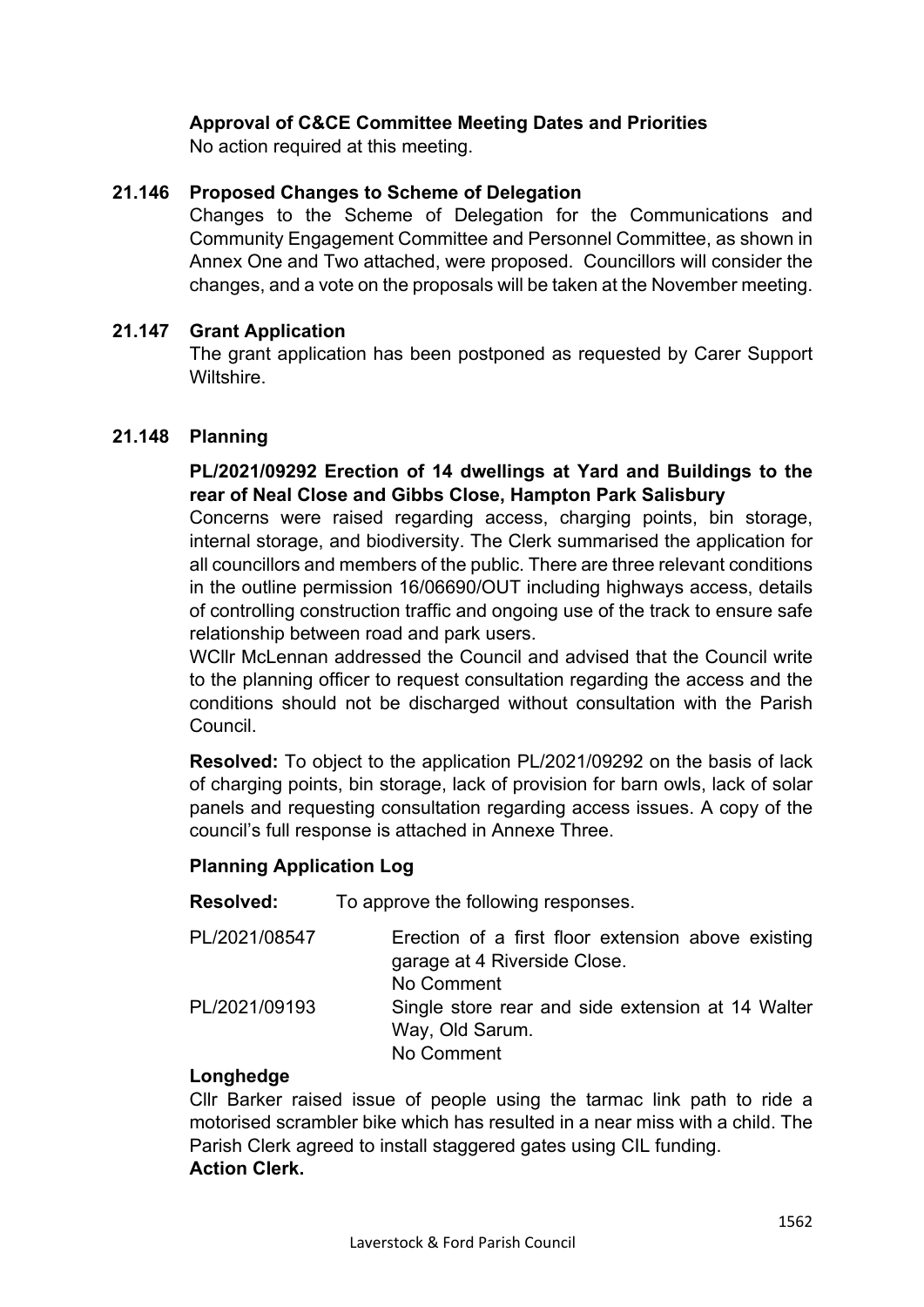## **Neighbourhood Planning**

The Amended Draft Plan for the approval of the Council has been delayed and will be presented at the November meeting. The Clerk will forward a report written by the Neighbourhood Planning Group.

## **21.149 IT Upgrade**

Cllr Maskell explained benefits of IT Upgrade which included benefits for staff, improved data protection, online access to Microsoft package, easier access to emails with eventual benefits for councillors.

**Resolved:** To approve purchase from Hive of equipment including one laptop and services in accordance with item four of Report 21.149 up to the sum of £4,000.

#### **21.150 Annual Governance and Accounting Review**

Clerk noted for the minutes that the Council has been notified of the External Auditors Report for 2020/21.

## **21.152 Approval of Contract for Bus Shelters**

The Deputy Clerk informed the Council that a Community Area Transport Group (CATG) funding application could be made but if it was not successful the cost would exceed the budget. The Clerk advised that Community Infrastructure Levy (CIL) funds could be used to supplement the budget. **Resolved:** To approve the purchase of two bus shelters and benches from GWS Shelter Solutions Ltd and Glasdon UK Ltd at the total price of £6,296 each. An application to CATG will be made for 25% of funding.

#### **21.153 Finance**

#### **Adoption of Monthly Accounts for September 2021**

The Financial Statement had previously been circulated in Report 21.153. The total funds held at the end of September 2021 were £1,371,539.81 of which £1,236,935.92 were earmarked or restricted reserves.

**Resolved:** To adopt the monthly accounts as a true record of the Council's finances.

#### **Authorisation of Payments**

The list of payments had been circulated in Report 21.153. Total cheque payments in October 2021 amounted to £15,490.59. Debit card and direct debit payments in September 2021 amounted to £1,955.61.

**Resolved:** To approve the cheque, direct debit and debit card payments.

#### **Approval of Reserves and Treasury Deposit Reports**

Summaries of Financial Reserves and Deposits had been presented in Report 21.153. Earmarked and restricted reserves at the end of September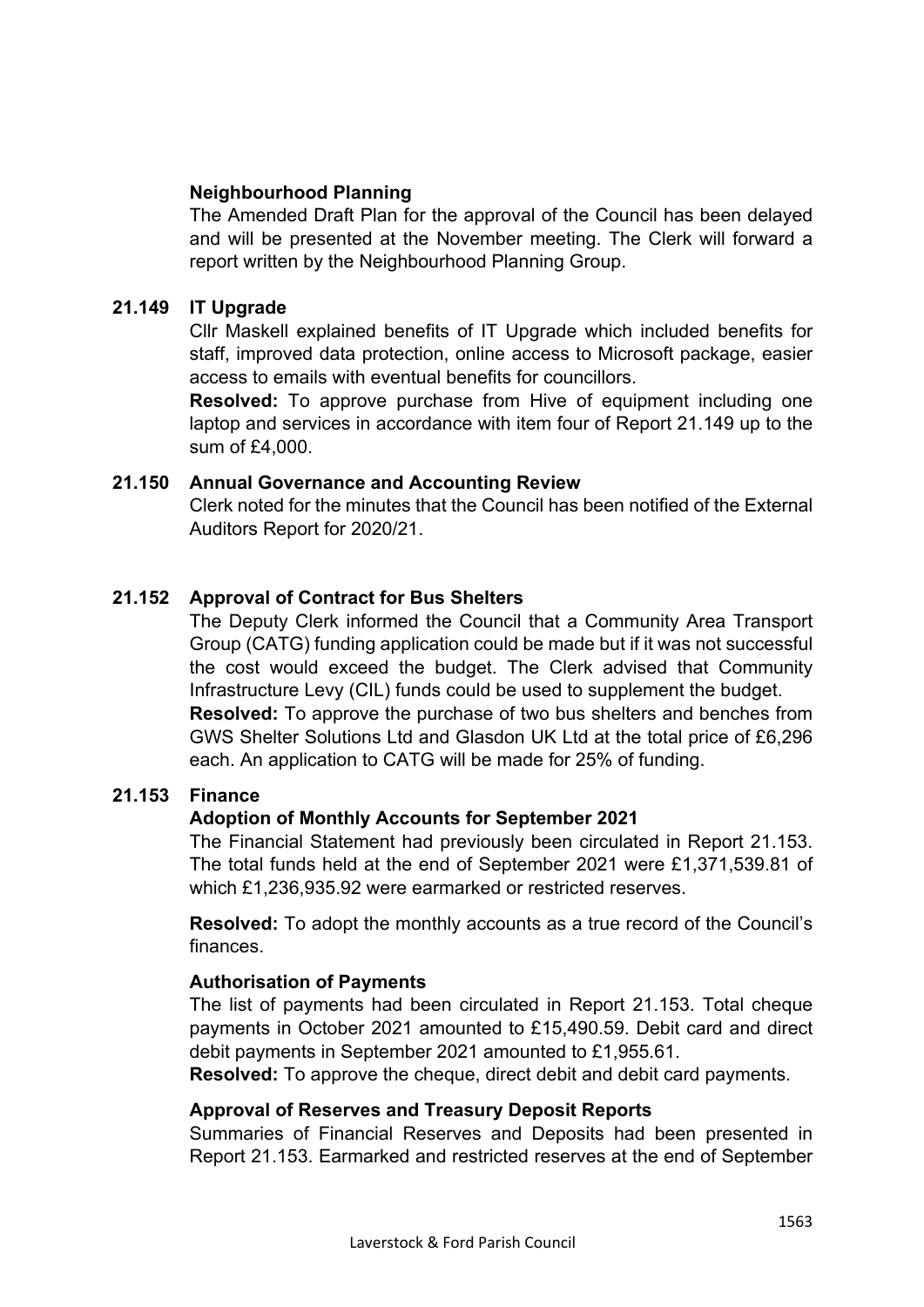2021 were £1,236,935.92. The balance of the 32 Day Notice Account at the end of September 2021 was £717,299.69 including interest of £5,416.28. **Resolved:** That the Council has received reports of Financial Reserves and Treasury Deposits.

## **21.154 Clerk's Report and Correspondence**

## **Traffic Regulation Order at Old Sarum**

It has been proposed that a 20mph will be introduced on all roads of Old Sarum in anticipation of adoption of roads at Old Sarum. The Clerk will write to the Highway Officer requesting a Traffic Regulation Order for Waiting Restrictions on Sherbourne Drive.

## **Action Clerk.**

## **Timetable of Budget Setting for Wiltshire Council**

Deadline for Parish Council to set budget for 2022/2023 precept is 18<sup>th</sup> January 2022. The Clerk said there should be an Extraordinary Meeting to set the Budget and Precept.

## **Clerk's Role Within Council**

The Clerk tendered his resignation from the Council giving one month's notice in accordance with his contract.

It was decided an informal Personnel Committee would be held on Thursday 21<sup>st</sup> October at 8pm at River Bourne Community Farm with the Clerk and Deputy Clerk to discuss potential outcomes for a handover. Any decisions could be ratified at a later date by either the Personnel Committee or at a Full Council meeting.

## **21.155 Exempt Business – Exclusion of the Press and Public**

There being no exempt business this item was cancelled.

The meeting closed at 9.17pm.

NEXT MEETING The next meeting of the Council will be held at 7pm on Monday 15<sup>th</sup> November at Greentrees Junior School.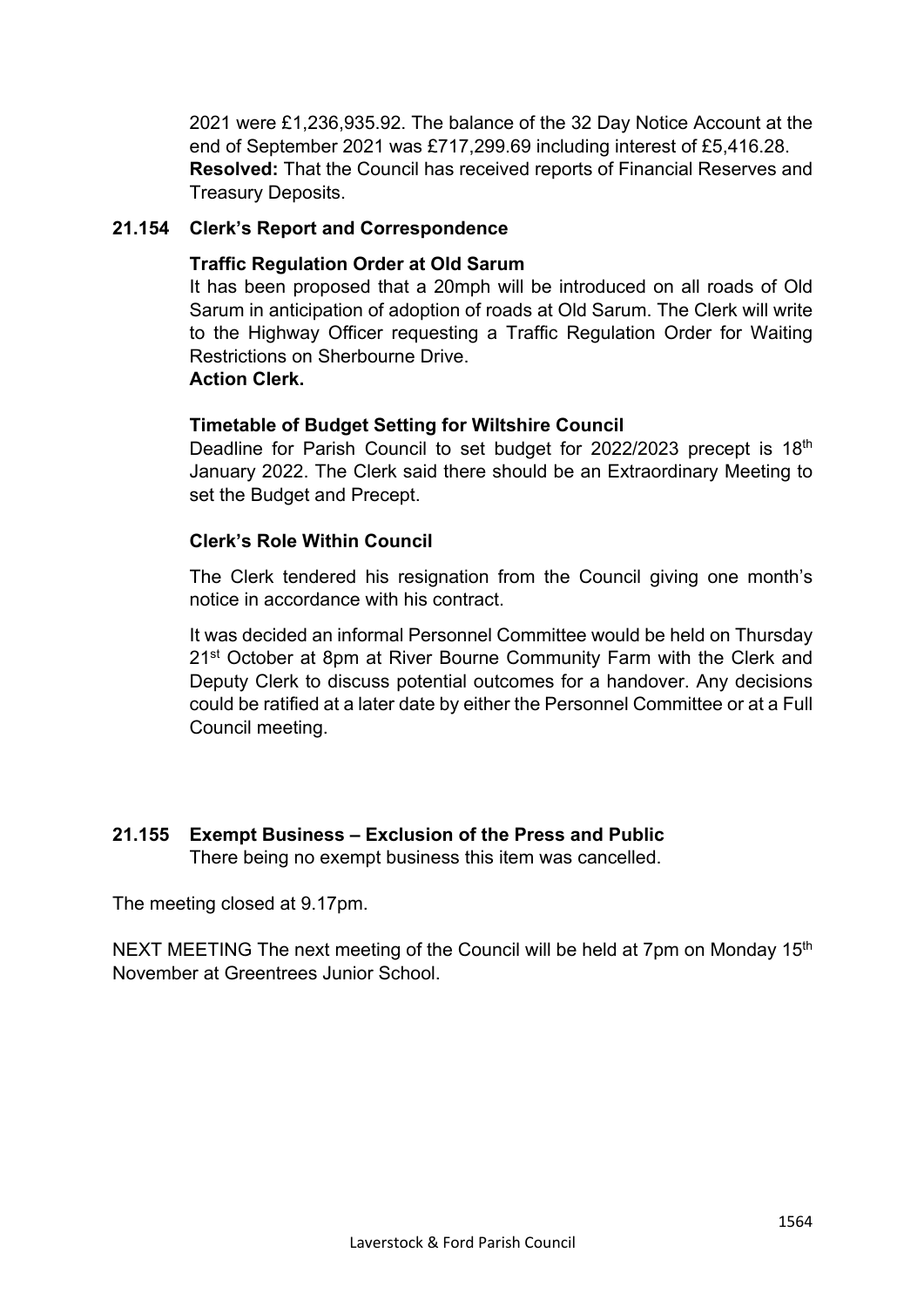#### ANNEX ONE SCHEME OF DELEGATION COMMUNICATIONS AND COMMUNITY ENGAGEMENT COMMITTEE

Standing committee with delegated authority for personnel matters not otherwise delegated to

the Clerk. The Personnel Committee's aim is to develop, maintain and implement personnel policies that facilitate the smooth, efficient and effective running of Parish business and make the Parish a great place to work.

Meets as required but not less than 2 times a year.

• Chair – Appointed by the Council at the Annual Parish Council Meeting not being a chair of

any other committee

- Members- Chair of the Council
- Two other council members
- Administration- Parish Clerk
- 3.1 Forms a panel for any recruitment of the Parish Clerk.
- 3.2 Conducting the Parish Clerk's annual performance appraisal. (minimum of 3 members)
- 3.3 Receives reports from the Clerk on staff appraisals.
- 3.4 Holds meetings as required with the Parish Clerk to discuss any issues or concerns and report to the Parish Council.
- 3.5 Consider any grievances raised by the Parish Clerk.
- 3.6 To appoint, if necessary, a suitably qualified professional to conduct the investigations and/or hearing in the event that disciplinary action needs to be taken against the Parish Clerk.
- 3.7 Considers appeals in staff grievance and disciplinary matters following action by the Clerk.
- 3.8 Authority to dismiss staff failing to satisfactorily complete a probation period.
- 3.9 To settle disciplinary matters in accordance with the agreed Disciplinary Policy.
- 3.10 To receive any grievances against the Parish Clerk.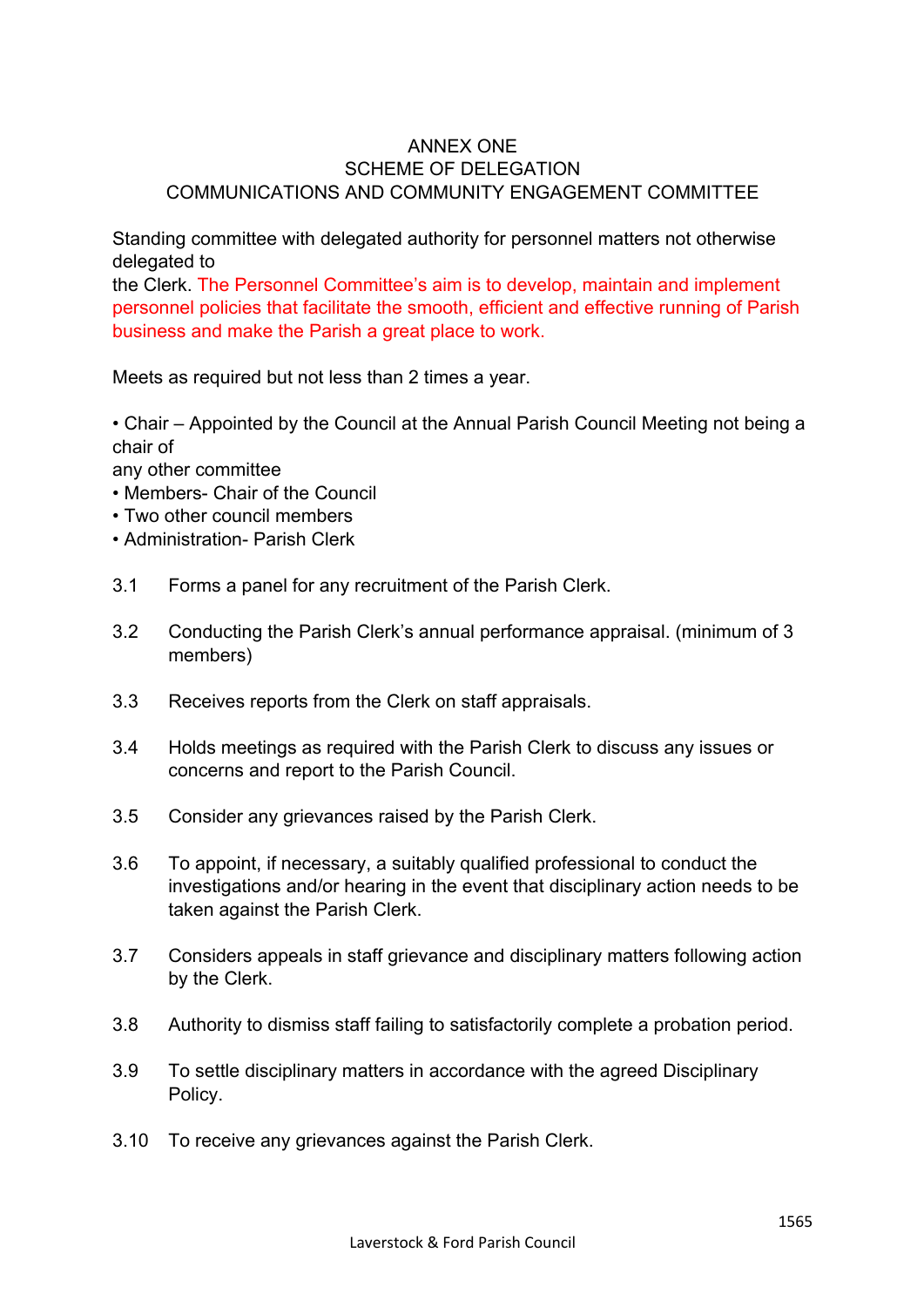- 3.11 To authorise, if necessary, an independent professional to conduct any investigations as a result of a grievance or appeal.
- 3.12 To authorise commencement of any action or appeal before an industrial tribunal or in any court.
- 3.13 Consider any other matters delegated to it by the Parish Council
- 3.14 Oversee the development and implementation of employment policies subject to approval by the full council
- 3.15 Submits Minutes/Reports to the Full Council

#### Parish Appraisal Policy

- 1. Parish Employees will take part in an annual appraisal process using the Appraisal Form at Appendix/Link?. The Parish Clerk is the Line Manager for all other employees and 3 members of the Personnel Committee will act as the Line Manager for the Parish Clerk on behalf of the Parish Council.
- 2. The normal reporting year runs from start of January or the date of recruitment to the end of December or the date of leaving. Where the employee's performance is less than Expected or unsatisfactory the Reporting Period can be reduced to six months or 3 months and additional reviews added at the discretion of the Personnel Committee.
- 3. The reporting process:
	- a. The Employee completes Section 1, and together with their Line Manager agree the employee Objectives in Section 2, by the end of January or within a month of starting work.
	- b. The Employee and their Line Manager review performance at the Mid-Year point, normally no sooner than May and no later August.
	- c. At the end of the Reporting Period, the Employee completes their element of Section 2.
	- d. The Line Manager and employee then discuss the appraisal and the Line Manager completes Section 2, 3 and 4 and when complete the form is signed by both the Line Manager and the employee, with each keeping a copy.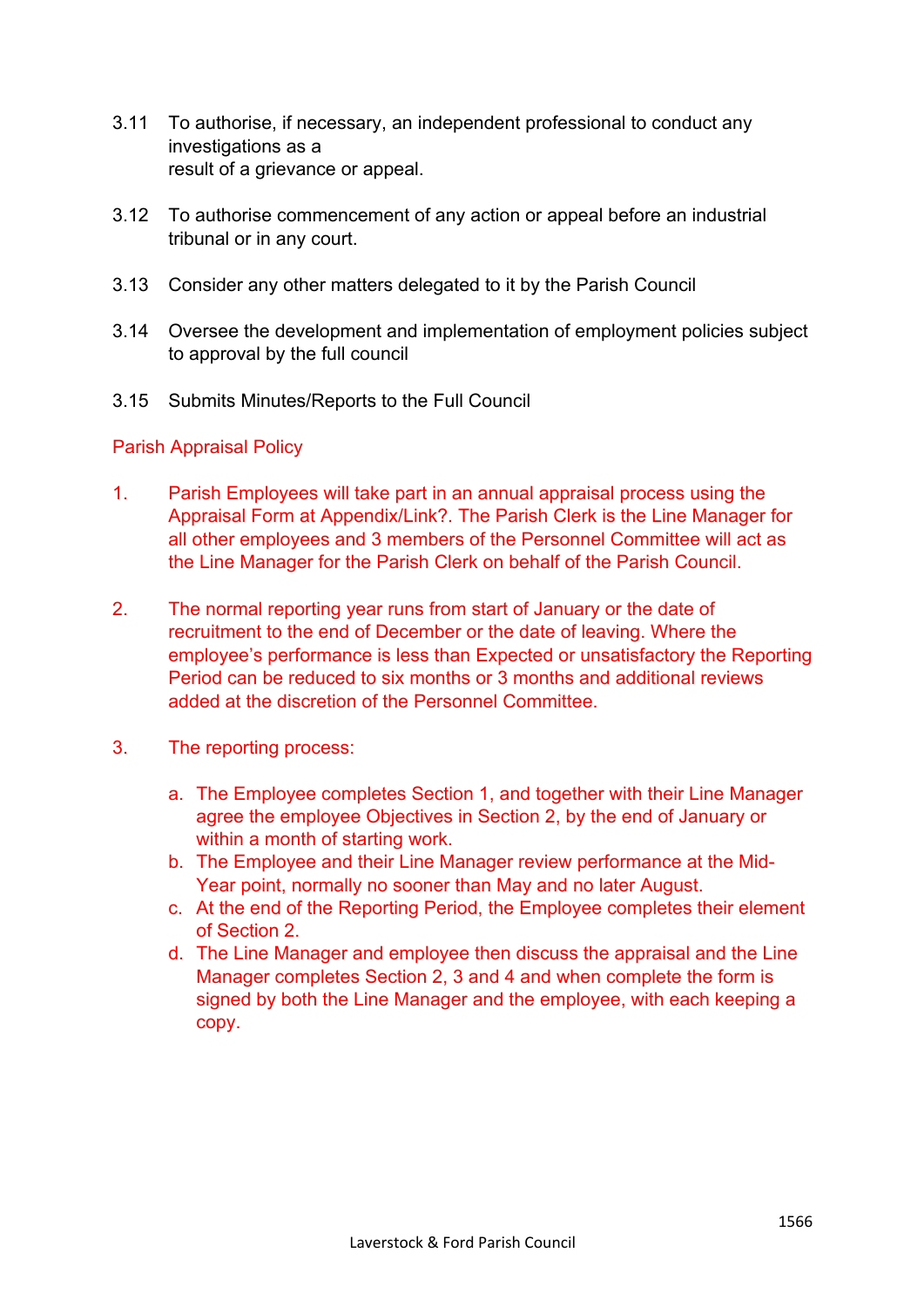#### ANNEXE TWO SCHEME OF DELEGATION COMMUNICATIONS AND COMMUNITY ENGAGEMENT COMMITTEE

#### COMMS

- 4.1 To develop and implement the Council's branding and oversee the communications and media programme i.e. social media, council website, newsletter, noticeboards.
- 4.2 Ensure consistent branding on signage at all Council property.
- 4.3 Oversee the Council's media relations activity and establish a process for responding to events and for briefing the news media of Council policies and programmes.
- 4.4 Oversee the development and implementation of the Council's community engagement programme.
- 4.5 Act as focal point for the management of Community events staged by the Parish Council in conjunction with ward councillors.
- 4.6 Management of any community project or communication programme specifically delegated to it by the Parish Council.
- 4.7 Consideration of any other matters delegated by the Parish Council.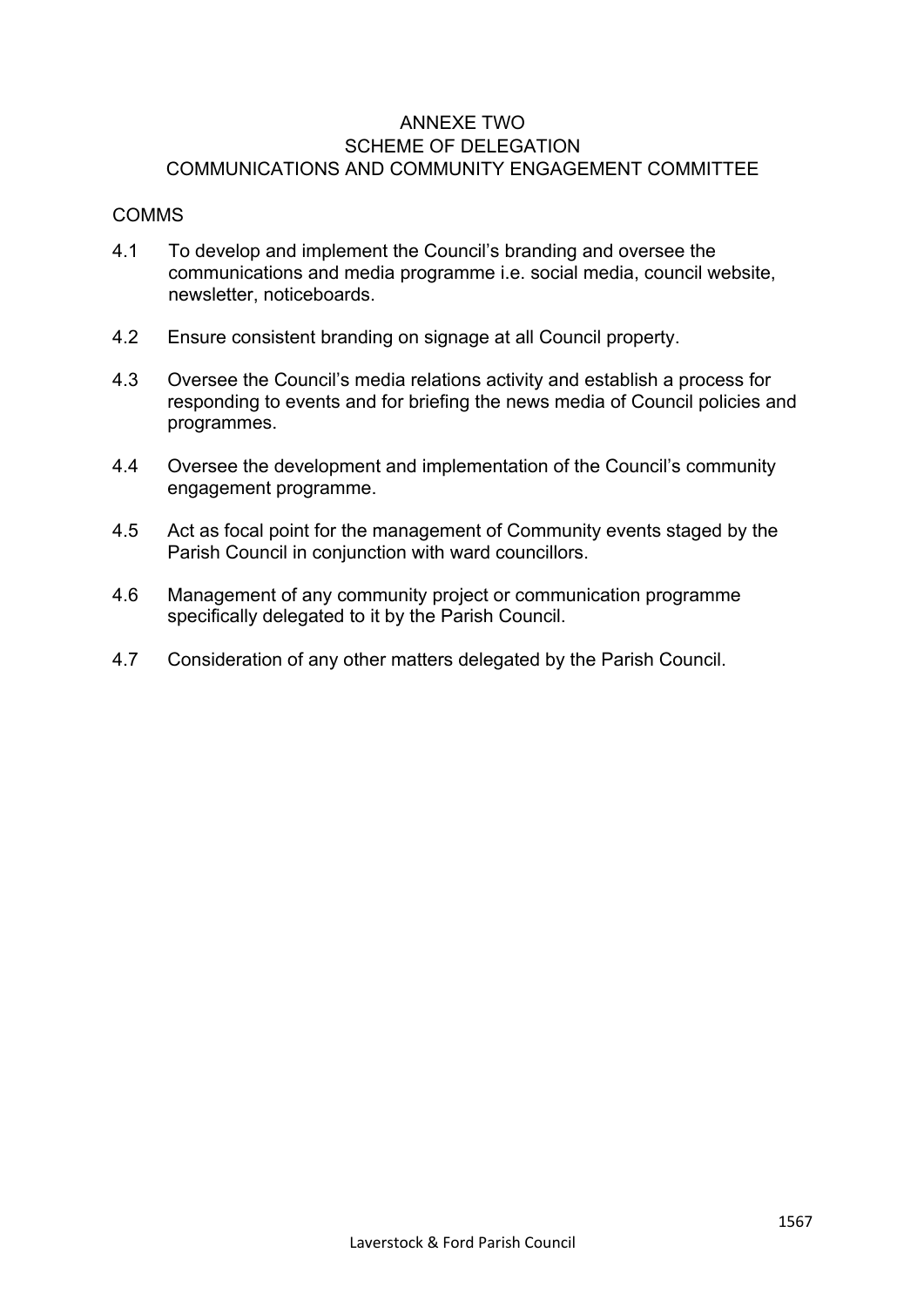## ANNEXE THREE

# FULL RESPONSE TO PLANNING APPLICATION



# **Laverstock & Ford Parish Council**

**Incorporating Milford, Bishopdown Farm, Old Sarum & Longhedge**

3 Pilgrims Way, Laverstock, Salisbury, SP1 1RZ

Development Management Wiltshire Council Bourne Hill Salisbury SP1 3UZ

18th October 2021

Dear Sir or Madam

#### **PL/2021/09292 - Erection of 14 dwellings at Yard and Buildings to rear of Neal Close and Gibbs Close, Hampton Park.**

This planning application was discussed at a meeting of the Full Parish Council held on  $18<sup>th</sup>$  October 2021. The following response was approved.

The Council OBJECTS to the application for the following reasons.

- 1. There must be provision for electric vehicle charging points.
- 2. The dwellings should include measures to combat climate change including solar panels, insulation, and provision for easy conversion to a heat pump system at a later date.
- 3. There must be provision for bin storage.
- 4. The dwellings should include built-in habitats for bats, barn owls and swifts.

#### **In addition, the Parish Council has major concerns about the ACCESS ROAD to this development.**

The access road runs through the heart of a popular Country Park, owned by the Council but leased to and managed by The Land Trust. It is understood that the developer has spoken with the Land Trust about this road but there has been NO consultation with the Parish Council.

The Notification of Outline Planning  $(16/06690/00)$  dated  $12<sup>th</sup>$  February 2021 contains three conditions relating to access. Condition 7 refers to the access junction with Roman Road. Condition 8